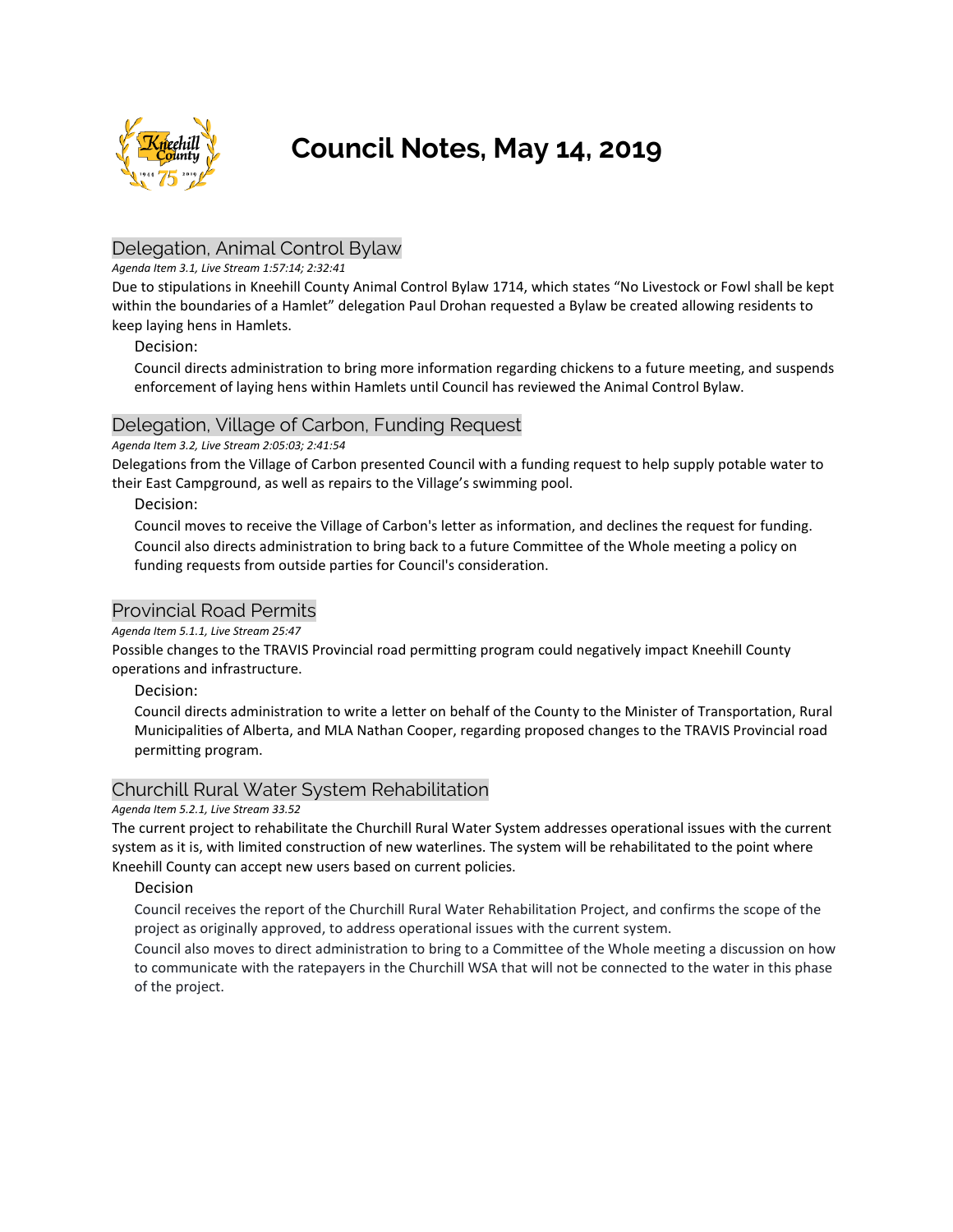# Request to Redesignate NW-30-33-26 W4 from Ag to Direct Control District 6

# *Agenda Item 5.3.1, Live Stream 55:17*

An application was received to redesignate the subject lands from Agriculture District to Direct Control District 6 to develop a Micro Cultivation for cannabis use, Processing and Federal Medical Sales of Cannabis.

# Decision

Council moves to schedule a Public Hearing for June 11, 2019, at 10:00 am, for the redesignation of a portion of NW 30-33-26- W4 from Agriculture District to Direct Control District 6.

# Horseshoe Canyon Masterplan

# *Agenda Item 5.4.1. Live Stream 1:06:03*

The Horseshoe Canyon Masterplan includes concepts for improving and developing Horseshoe Canyon to create new experiences and recreation opportunities, supporting Kneehill County tourism and economic development. Council is not committed to developing the full plan, only select concepts as recommended by administration.

# Decision

Council adopts the Horseshoe Canyon Masterplan in principle, and directs administration to bring forward select strategies from the plan for 2020 budget deliberations.

# Fire Engine Purchase

## *Agenda Item 5.5.1, Live Stream 1:33:43; 2:29:04*

The Acme Fire Engine is due for replacement in 2020, but purchasing the unit in 2019 would allow for bulk order cost savings, and similar builds to the replacement Fire Engines already approved for purchase in 2019.

# Decision

Council approves proceeding with using Capital Replacement Funds to purchase a replacement Fire Engine in 2019, with the remaining funds to come from the Capital Equipment Reserve in 2019 Budget.

# RCMP Musical Ride Request

## *Agenda Item 8.2, Live Stream 1:46:22*

Administration received a letter from the Three Hills Elks, Three Hills Legion and Three Hills RCMP Detachment. Together they formed a partnership to bring the RCMP Musical Ride back to Three Hills. The organizers are requesting financial support for this event.

## Decision

Council approves sponsorship in the amount of \$350.00 to the Adopt a Horse Campaign for the RCMP Musical Ride, coming to Three Hills on July 23, 2019.

# Hogadone Women's Institute 70<sup>th</sup> Anniversary

## *Agenda Item 8.3, Live Stream 2:13:25*

Hogadone Women's Institute is celebrating their 70th Anniversary and are requesting attendance from the Reeve or alternate.

## Decision

Council authorizes the attendance of a representative from Kneehill County to attend the Hogadone Women's Institute 70th Anniversary, being held at the Trochu Drop In Centre at 2:30pm on June 1, 2019.

# Seniors Outreach 24<sup>th</sup> Annual General Meeting

## *Agenda Item 12.0, Live Stream 2:16:28*

Seniors Outreach is requesting attendance from the Reeve or alternate to the Seniors Outreach Annual General Meeting.

## Decision

Council authorizes the attendance of a Kneehill County Councillor to attend the Seniors Outreach Annual General Meeting at the Three Hills Community Drop In Centre on June 4th, 2019, from 9:00am to 1:15pm.

For information on this publication, contact Communications Officer at communications@kneehillcounty.com